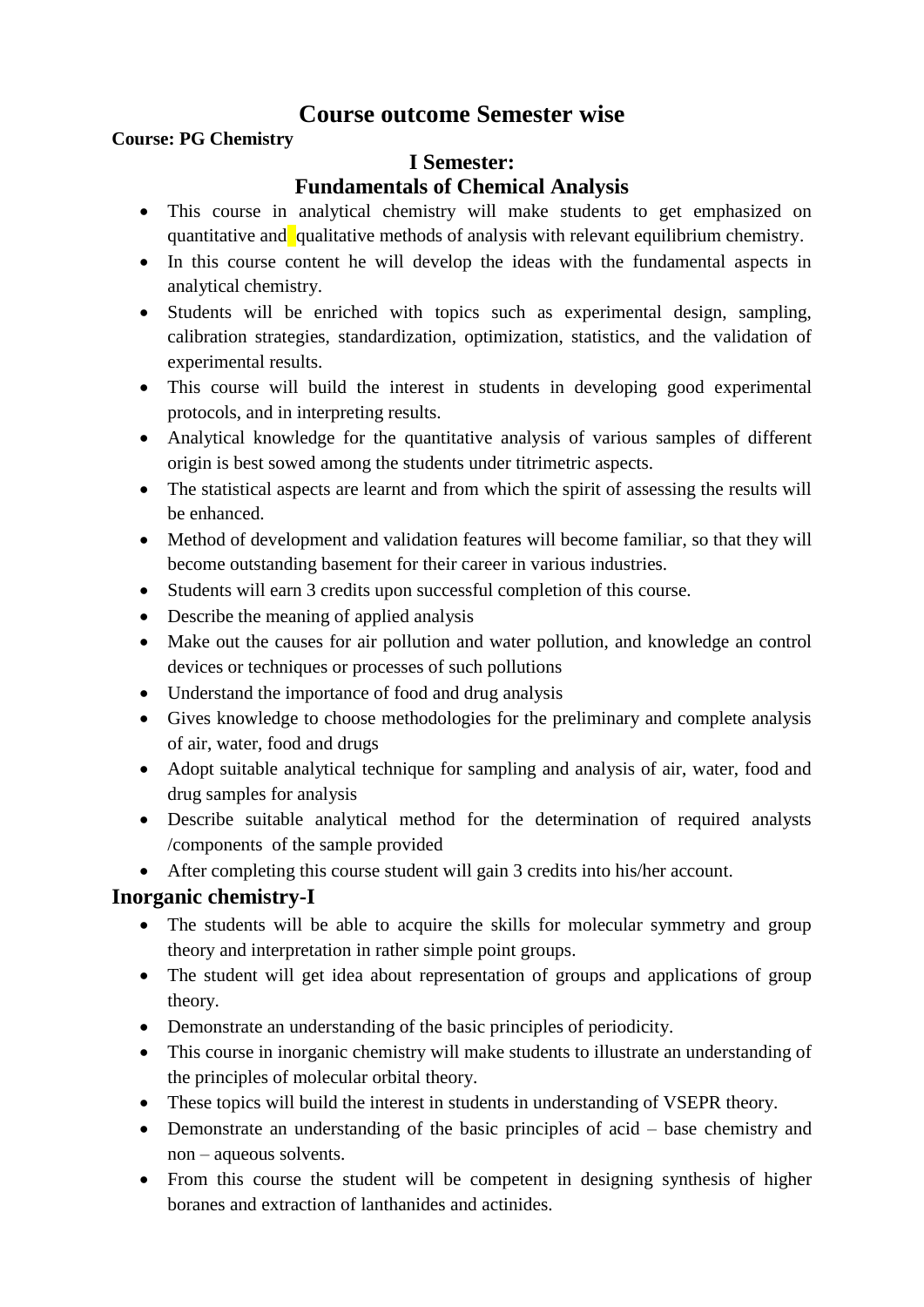- Demonstrate an understanding of chemistry of 'd' and 'f' block elements.
- Students will earn 3 credits upon successful completion of this course.

## **Stereochemistry; Reaction mechanisms and Heterocyclic Chemistry**

- This course will enable the students to learn the deeper concepts of stereochemistry, rearrangements as well as heterocyclic chemistry.
- Assigning the configuration and conformation for an organic molecule is highly important since the property of the molecule depends on these concepts. Hence, learning these will make students to gain more knowledge about the chiral carbon atoms, isomerism, symmetry concepts etc.
- Conversion of reactants into products sometimes involves the migration of atoms/groups and that will be studied under Molecular Rearrangements, which will enable a student acquire different concepts of migration and also the fate of the reaction.
- In nature, more than 90% of the compounds are heterocyclic in nature. They present numerous applications in different branches.
- A student, by studying this will be able to classify the different categories of heterocyclics, their preparation and also applications.
- Students will be tailor-maid for careers in pharmaceutical industries.
- Students will earn 3 credits upon successful completion of this course.
- Identify the reactivity of the molecules
- After completing this course student will gain 2 credits into his/her account.

## **Physical Chemistry -I**

- This course in physical chemistry will make students to get knowledge on the basic fundamental concepts of physical chemistry i.e, Thermodynamics, Chemical kinetics and Electrochemistry.
- Learning this course content will develop the ideas with the fundamental aspects in physical chemistry.
- After studying this unit students will get explored, with the topics such as Second law of thermodynamics, partial molar properties, fugacity, statistical thermodynamics, kinetics of fast reaction, some of the important theories of kinetics, isotopic effects, batteries construction and working, liquid junction potential etc.
- Applying the reaction rate for simple, complex reaction and also fast reaction is covered in this unit.
- A brief description about the primary and secondary batteries is explained with the suitable examples; by this students will get an idea about the batteries which they are using in their daily life.
- Students will earn 3 credits upon successful completion of this course.

#### **Analytical chemistry practical**

- Student will earn 4 credits upon successful completion of this course.
- Student will evolve as a analyst with various classical and simple instrumental skills
- Students will obtain the knowledge for selection of analytical methods with suitable technique being adopted for the analysis different samples like, water, laboratory chemicals and reagents, body fluids such as urine etc.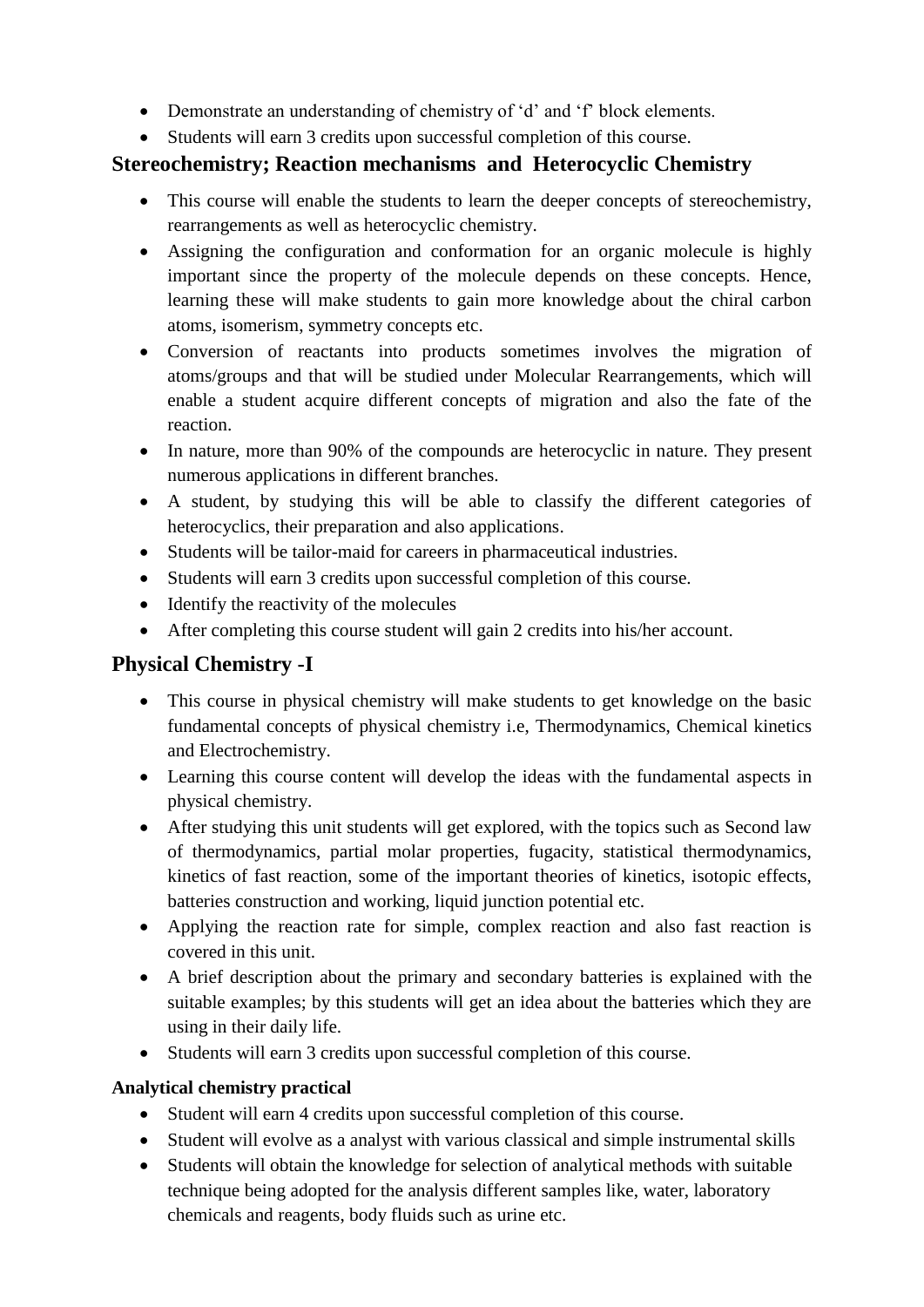- Student will be able to distinguish classical and instrumental methods.
- Student will get the ability to propose and conduct experiment for quantification of individual analyses.

#### **Inorganic chemistry practical**

- Student will have knowledge to prepare reagents required for analysis.
- Student will be more informative in putting the schemes for semi-micro qualitative analysis.
- Student will get the ability to propose and conduct experiment for quantitative analysis of inorganic samples such as ore, metals, complexes mixture of metals and complexes etc.
- Students will obtain the skills for scientific and relevant documentation and risk and security assessment.
- Student will earn **4 credits** upon successful completion of this course.

## **Organic chemistry practical**

- Student will earn 4 credits upon successful completion of this course.
- Students will evolve as an organic chemist with various classical and simple preparation skills.
- Student will obtain the knowledge of different reactions, conditions to be maintained, precautions to be exercised before/during/after the reaction.
- Students will learn qualitative analysis and will be able to separate a mixture of two components and systematically analyse them so as to identify to which class does the organic compounds belongs to.
- Students gain confidence / expertise to work in Pharma Industry.

# **Applied Analysis I**

After completion of this course student will be able to

- Describe the meaning of applied analysis
- Make out the causes for air pollution and water pollution, and knowledge an control devices or techniques or processes of such pollutions
- Understand the importance of food and drug analysis
- Acquire the knowledge to choose methodologies for the preliminary and complete analysis of air, water, food and drugs
- Adopt suitable analytical technique for sampling and analysis of air, water, food and drug samples for analysis
- Describe suitable analytical method for the determination of required analytes/components of the sample provided

# **Frontiers in Inorganic Chemistry**

After completion of this course student will be able to

- The students will be able to know the significance of materials chemistry
- Students will acquire knowledge of various characterization techniques
- Students will obtain the skills for the inorganic pigments.
- After completing this course student will gain **2 credits** into his/her account.

## **Reaction Mechanism**

After completion of this course, a student will be able to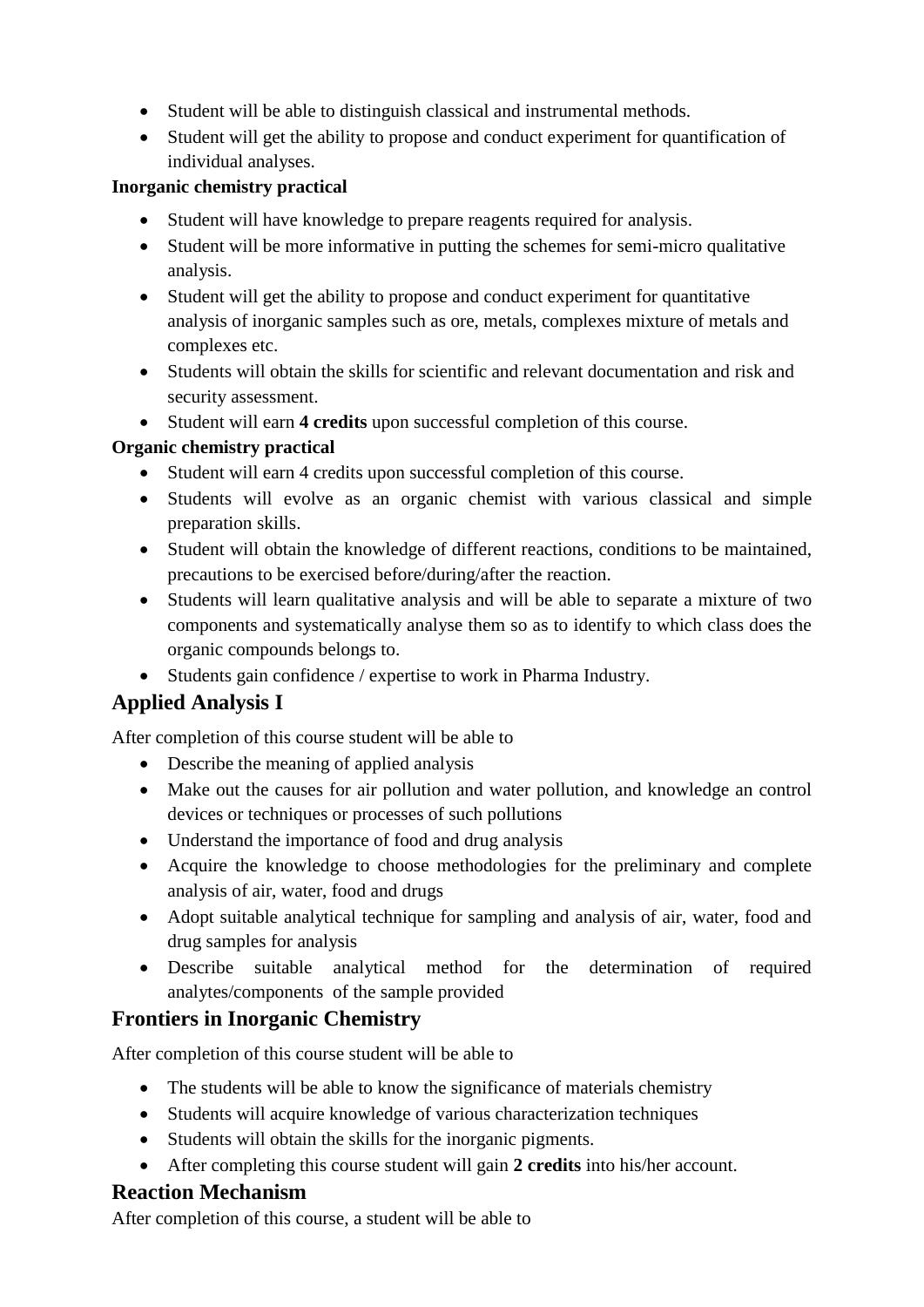- Identify the reactivity of the molecules
- Fate of the reaction by knowing the thermodynamic and kinetic requirements.
- Students learn to identify the products, structure, stability & Mechanistic pathway of different reactions.
- Basics of organic chemistry lie in knowing the nucleophilic, electrophilic and elimination reactions. Each of these will have different mechanistic route and a student will learn these concepts and hence will help in the future.
- After completing this course student will gain 2 credits into his/her account.

# **Solid State Chemistry and Chemistry of Nano Materials**

- Student will earn 2 credits after successful completion of this course. Besides the following are the outcomes a student is emerged with:
- Nowadays nanotechnology is considered as an important branch in which many research is going on.
- Students will be educated about the fundamentals of nano materials and the methods by which nano particle is synthesised.
- Semiconductors, superconductors, X-ray crystallography are the important concepts that is learnt in this unit.
- After completing this course student will gain 2 credits into his/her account

# **II Semester:**

## **Separation Techniques**

- Knowledge of various physico-chemical separation techniques with principle, mechanism of separation, materials or compounds or analyses in the sample to be separated.
- Built in ability to select appropriate separation technique for intended problem.
- Capacity and scope of the built knowledge to separate analyses in multi-component mixtures.
- Ability to design separation procedure for the effective solution of intended problem.
- Enriched knowledge on method development and validation to propose new analytical separation method.
- Students will acquire the ability to describe the instrumentation required for the various separation techniques and their associated operating principles.
- Student will reach a stage to understand the significance, quality, and limitations of the results produced by the various separation techniques.
- Ability for execution of separation procedure and troubleshooting during the separation.
- To get deposited with 3 credits into student's account of programme as a result of completion of the course.

## **Advanced coordination chemistry**

- Students acquire knowledge for demonstration and understanding of nomenclature and isomerism of coordination compounds.
- Illustrate an understanding of the principles of theories of metal-ligand bond.
- Demonstrate an understanding of spectra of coordination compounds.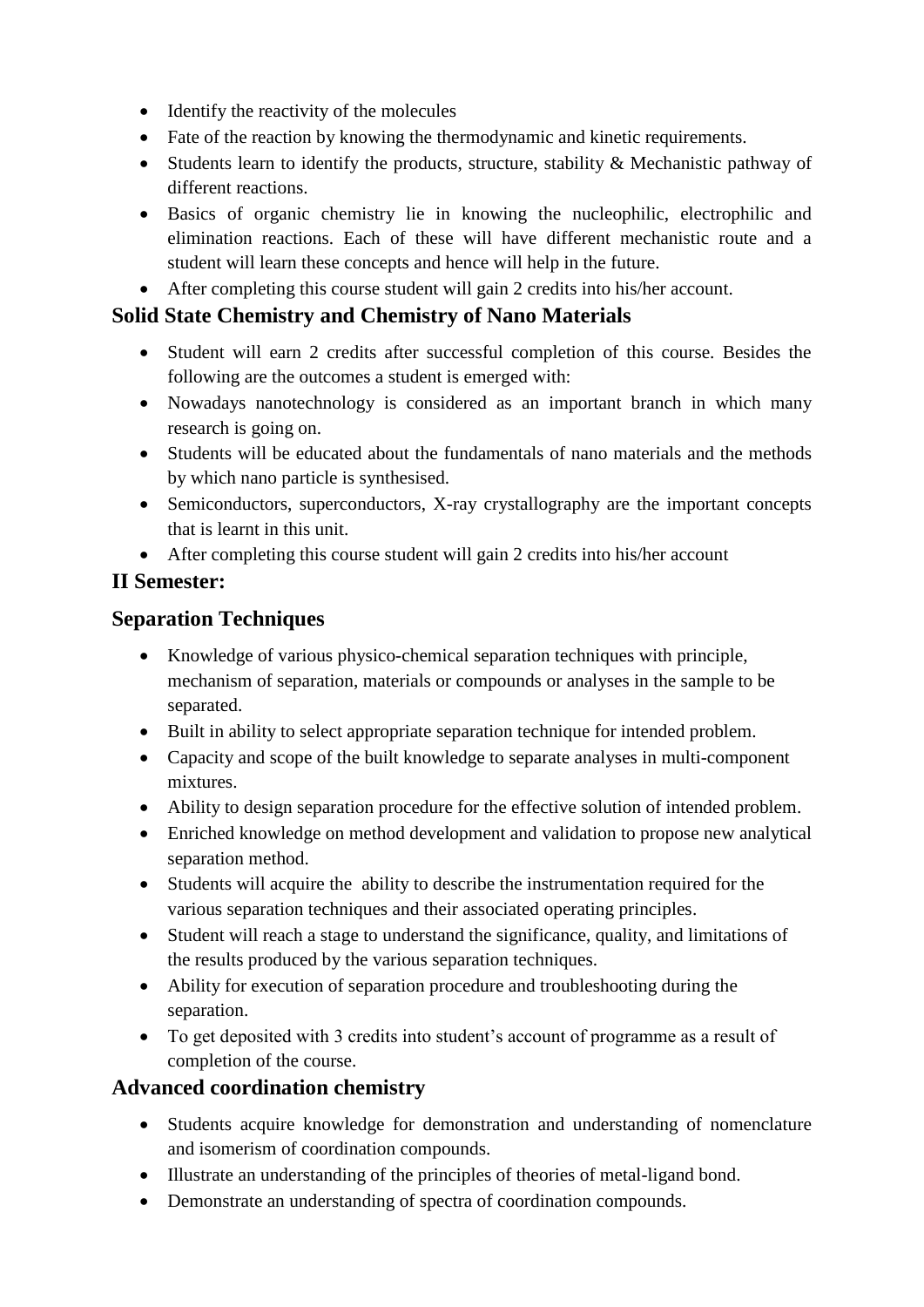- Student will analyze the spectra of transition metal ions.
- Student will analyze MOT, CFT, Orgel and Tanabe Sugano diagrams.
- Interpret the stability of complexes.
- Understands the substitution reactions in transition metal complexes.
- To get deposited with 3 credits into student's account of programme as a result of completion of the course.

## **Reagents in Organic Synthesis; Photochemistry and Pericyclic Reactions**

- Reagents play a key role in organic chemistry. Fate of the reaction highly depends on the role of the reagents as they readily involve the conversion of reactants into products.
- Hence, a student will be able to judge which reagent is needed for a particular type of reaction.
- He will also learn the mechanism by which reagent/s work during the reaction.
- Environmental friendly reactions are on the rise since solvents/harsh reaction conditions/reagents is harming the environment. Thus, studying of Green Synthesis will guide the students about the choice of solvents/reagents/catalysts that needs be incorporated for the reactions.
- Generally, reactions are carried under thermal or photochemical conditions. Sometimes, thermal reactions destroy the compounds and hence photochemical reactions are best suited in such cases. Thus, students can adopt photochemistry for such failures which will enable them to carry out different photochemical reactions.
- Students will also be able to judge the stereochemistry of the products obtained.
- On the other hand, pericyclic reactions are highly concerned since they guide the chemists through which path the reaction is taking place.
- 3 Credits will be deposited into student's account as a result of completion of the course.

## **Quantum chemistry and molecular spectroscopy:**

- Students will be able to differentiate the principles of microwave, vibration, Raman, UV-Visible, NQR and Mossbauer spectroscopic techniques.
- Student will have idea about nature of interaction of electromagnetic radiation with matter.
- After studying quantum chemistry students will get an idea about the fundamental concepts like black body radiation, photoelectric effect, Schrodinger wave equation and application, etc.
- Knowledge on calculation of ionization energy and binding energy.
- To get deposited with 3 credits into student's account of programme as a result of completion of the course.

#### **Analytical chemistry practical:**

- Student will earn 4 credits upon successful completion of this course.
- Student will evolve as a analyst with various classical and simple instrumental skills
- Students will obtain the knowledge for selection of analytical methods with suitable technique being adopted for the analysis different samples like, water, laboratory chemicals and reagents, body fluids such as urine etc.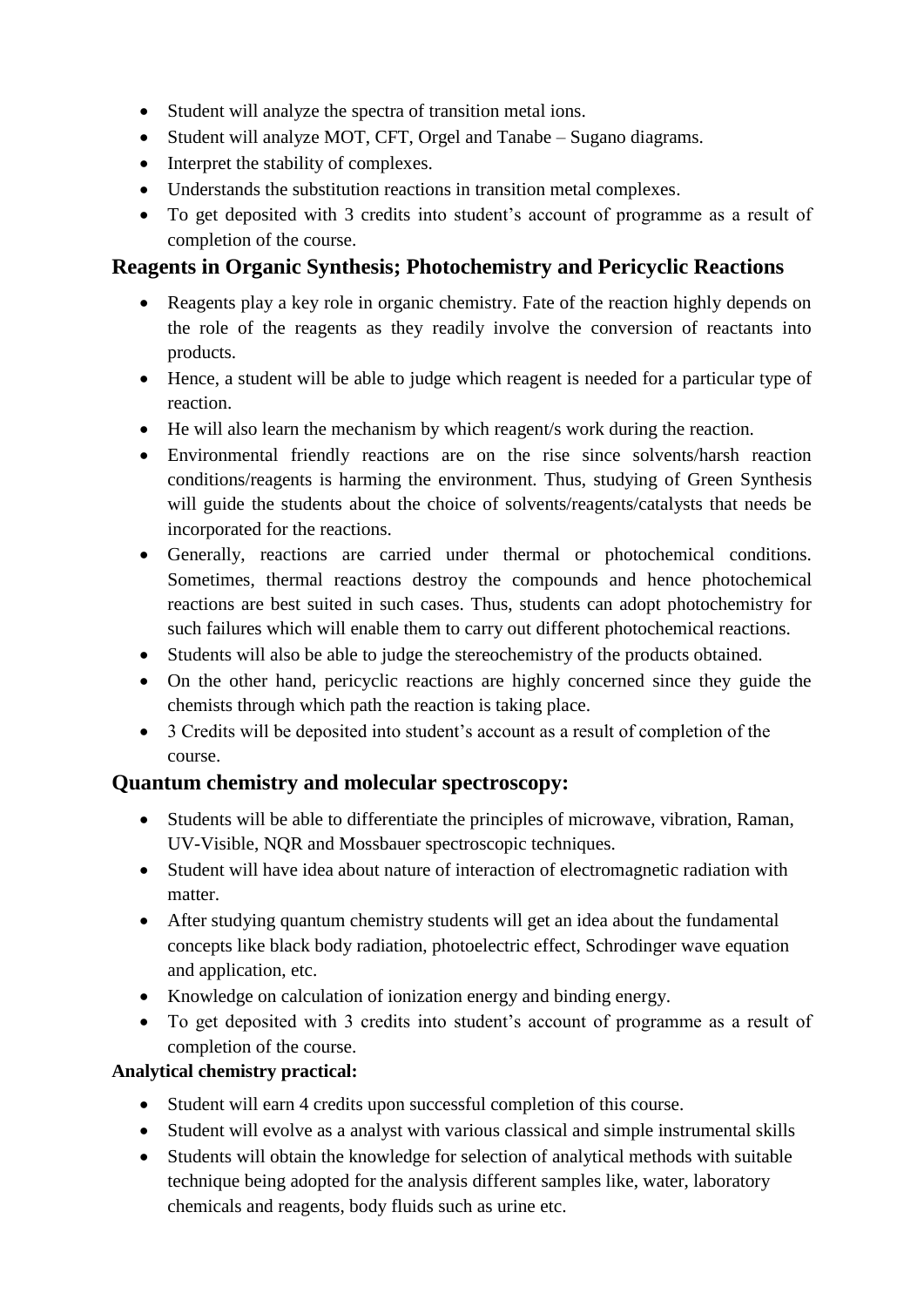- Student will be able to distinguish classical and instrumental methods.
- Students will get the ability to propose and conduct experiment for quantification of individual analysts.
- Students will obtain the skills for the scientific and relevant documentation and risk and security assessment

### **Inorganic chemistry practical:**

- Student will prepare reagents and operate modern inorganic instrumentation.
- Student will evolve as an analyst with various qualitative, quantitative and instrumental methods.
- Student will get the ability to propose and conduct experiment for quantification of individual analytes.
- Students will obtain the skills for the scientific and relevant documentation and risk and security assessment.
- Student will earn **4 credits** upon successful completion of this course.

## **Organic chemistry practical:**

- Student will evolve as an organic chemist with various classical and simple preparation skills.
- Student will obtain the knowledge of different reactions, conditions to be maintained, precautions to be exercised before/during/after the reaction.
- Student will learn qualitative analysis and will be able to separate a mixture of two components and systematically analyse them so as to identify to which class does the organic compounds belong to.
- Students gain confidence to set up reactions individually either in the pharma industry or for the Research.
- Student will earn 4 credits upon successful completion of this course.

## **Physical chemistry practical:**

- Student will get an idea about handling the instruments like UV-Visible Spectrophotometer, Potentiometer, pH meter etc.
- Students will be able to determine the concentration of the species in given solutions.
- Student will have distinction between different physical properties of substances or compounds
- Student will earn 4 credits upon successful completion of this course.

# **III Semester**

# **Instrumental Methods of Analysis:**

- Students will gain the knowledge on the differences between classical and instrumental methods of chemical analysis.
- Students will be able to explain different types of Instrumental methods employed in chemical analysis.
- Students are developed with the understanding of the range and theories of instrumental methods available in analytical chemistry.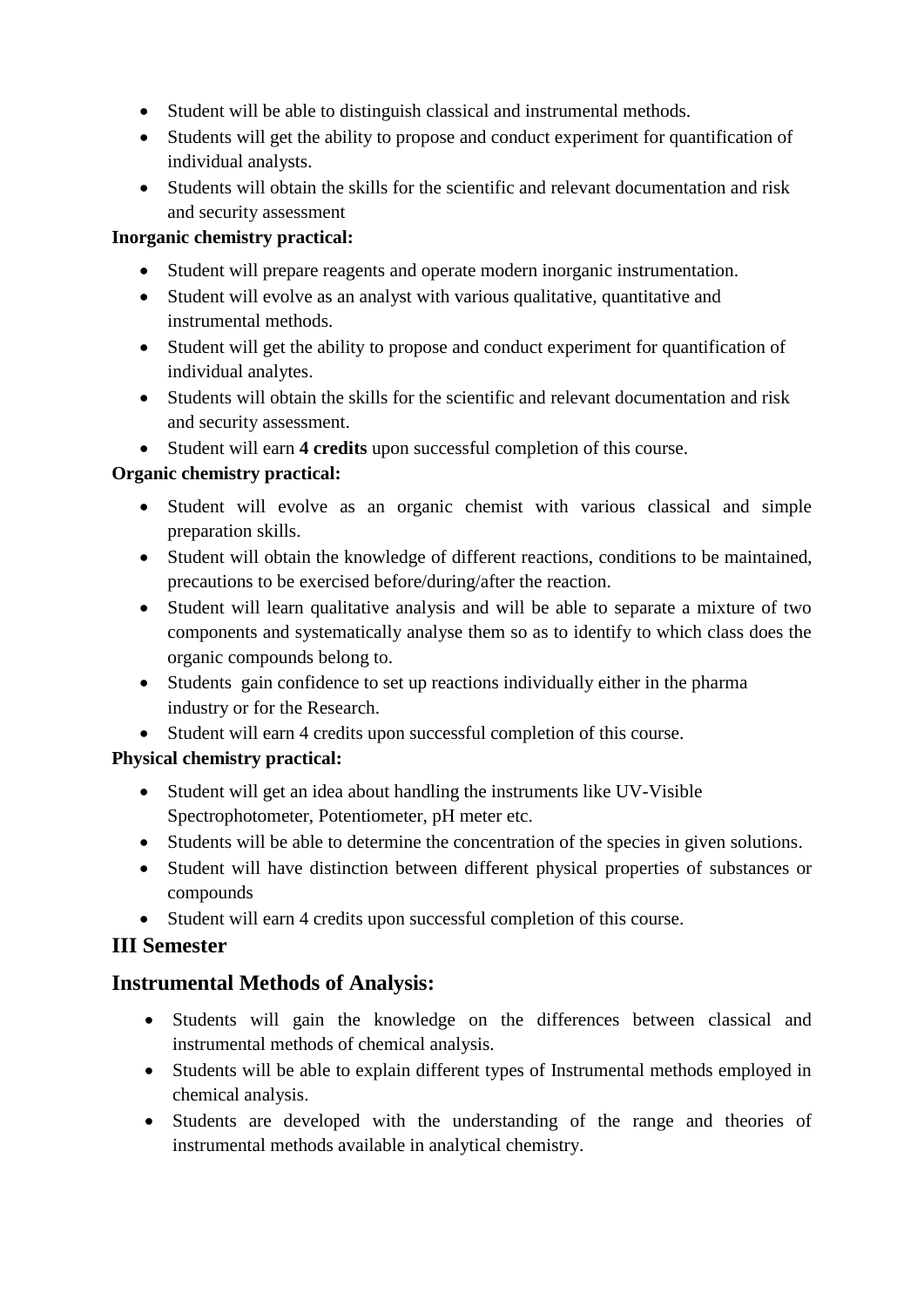- Students can make out the clear distinctions among spectrometric, electro-analytical, thermal and microscopic methods with respect principle, materials and procedural or operational aspects in each.
- Students gain the knowledge pertaining to the appropriate instrumental technique to be employed for the successful analysis of complex mixtures.
- Obtain the practical experience in selected instrumental methods of analysis.
- Develop the skills on instrumental methods for planning, developing, conducting, reviewing, conducting experiments and reporting results.
- Student account will be filled with 3 credits for completing this course.

## **Spectroscopy**

- Student will be able to differentiate the principles of microwave, vibration, Raman, UV-Visible, NQR and Mossbauer spectroscopic techniques.
- Student will have idea about nature of interaction of electromagnetic radiation with matter.
- Knowledge on calculation of ionization energy and binding energy by simple expressions will be built in student.
- Identification of the unknown compounds would be struggling, had spectroscopy was not existing. Students will be able to apply their minds to come at a preliminary judgement about the structure of the compounds.
- Students will study different types of transitions that are involved in UV-Vis spectroscopy.
- A student will be able to assign the wavelength of the organic compounds (different classes).
- By studying IR spectroscopy, students will learn which class of functional group will be present in the molecules. Also they learn the different factors that affect group frequencies and also the band shapes.
- To get deposited with 3 credits into student's account
- of programme as a result of completion of the course.

## **Inorganic chemistry-II**

Student will be treated as enriched with resource after the completion of this course with the following outcomes to himself or herself:

- Students gain the knowledge from basic concepts of ionic solids, modern concept of acids and bases.
- Demonstrate and understanding of the basic principles of acid-base chemistry and non-aqueous solvents.
- Student will acquire the knowledge to handle homogeneous and heterogeneous catalysis.
- This course will earn **2 credits** into each student's account

# **Biophysical chemistry and polymers:**

 Student will be interpretative to electrophoresis, kinetics of polymerization, phase transition in polymer, polymers in solution etc, with respect to their principles and other asapects.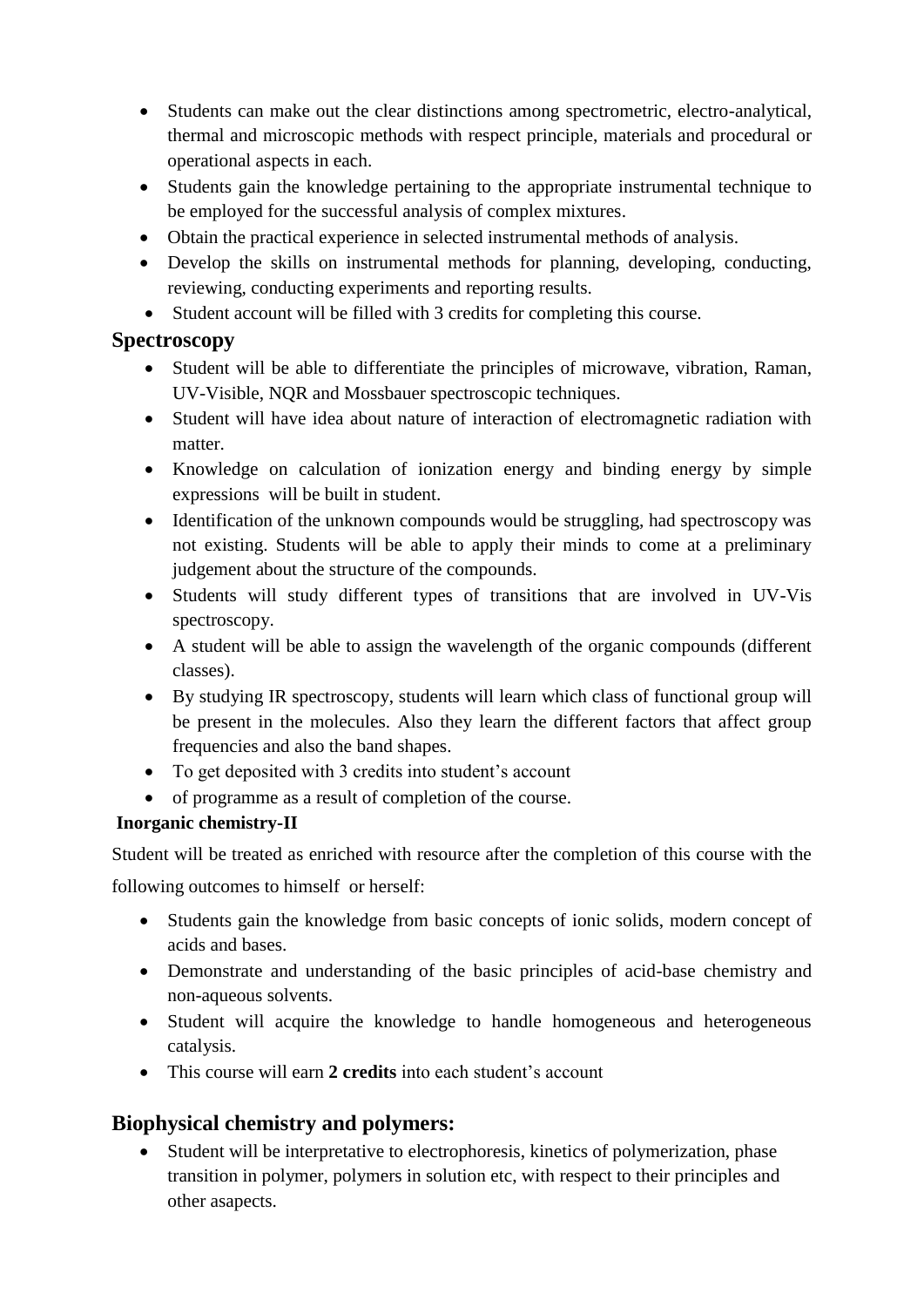- Students will be able to clearly distinguish different types of electrophoresis like free electrophoresis, zone electrophoresis, gel electrophoresis.
- Idea on fundamentals of polymers, degree of polymerization and classification of polymers will be composed in the mind of student.
- Students will have talent and knowledge on different methods for the classification of compounds based on their molecular weights.
- Student account will be filled with 3 credits for completing this course.

#### **OPEN ELECTIVE**

#### **Selected Topics in Chemistry**

- A non-chemistry student's account will be obtained 4 credits into account after completing this course.
- Student will have the knowledge on importance of chemistry or different branches of chemistry along with their unheard significant aspects
- Students will have fundamental knowledge of use of chemistry in human's daily life
- Students will have their preachment of chemistry from its different special branches
- Students will get the knowledge to apply their skills in chemistry in their daily lives.
- Students will have capability to predict the arrangements of components of an object or compound or matter

#### **Analytical chemistry practical**

- Student is exposed to get the experience of analysis of various complex mixtures by following multistep reactions.
- Student will acquire the knowledge to handle instruments and to overcome the general problems arises during the analysis.
- Students will be an industry-ready resource with the skills required for sampling, analytical and interpretation and presentation of results.
- Adequate knowledge on literature search for developed analytical methods.
- Student will earn 4 credits to the account of himself/herself.

#### **Inorganic chemistry practical**

- Student is exposed to get the experience of analysis of various complex mixtures by multistep reactions.
- Students will acquire the knowledge to handle instruments and to overcome the general problems arises during the analysis.
- Student will be an industry ready resource with the skills required for sampling, analytical and interpretation and presentation of results.
- Adequate knowledge on literature search for developed preparative methods.
- To make the student conversant with the synthesis and characterization of complexes.
- Student will earn **4 credits** to the account of himself/herself.

#### **Organic chemistry practical**

- Student is exposed to get the experience on multistep synthesis.
- Here, a student will learn different kinds of reactions under Multistep Synthesis which will enable them to be placed in Research & Development department of pharma industries.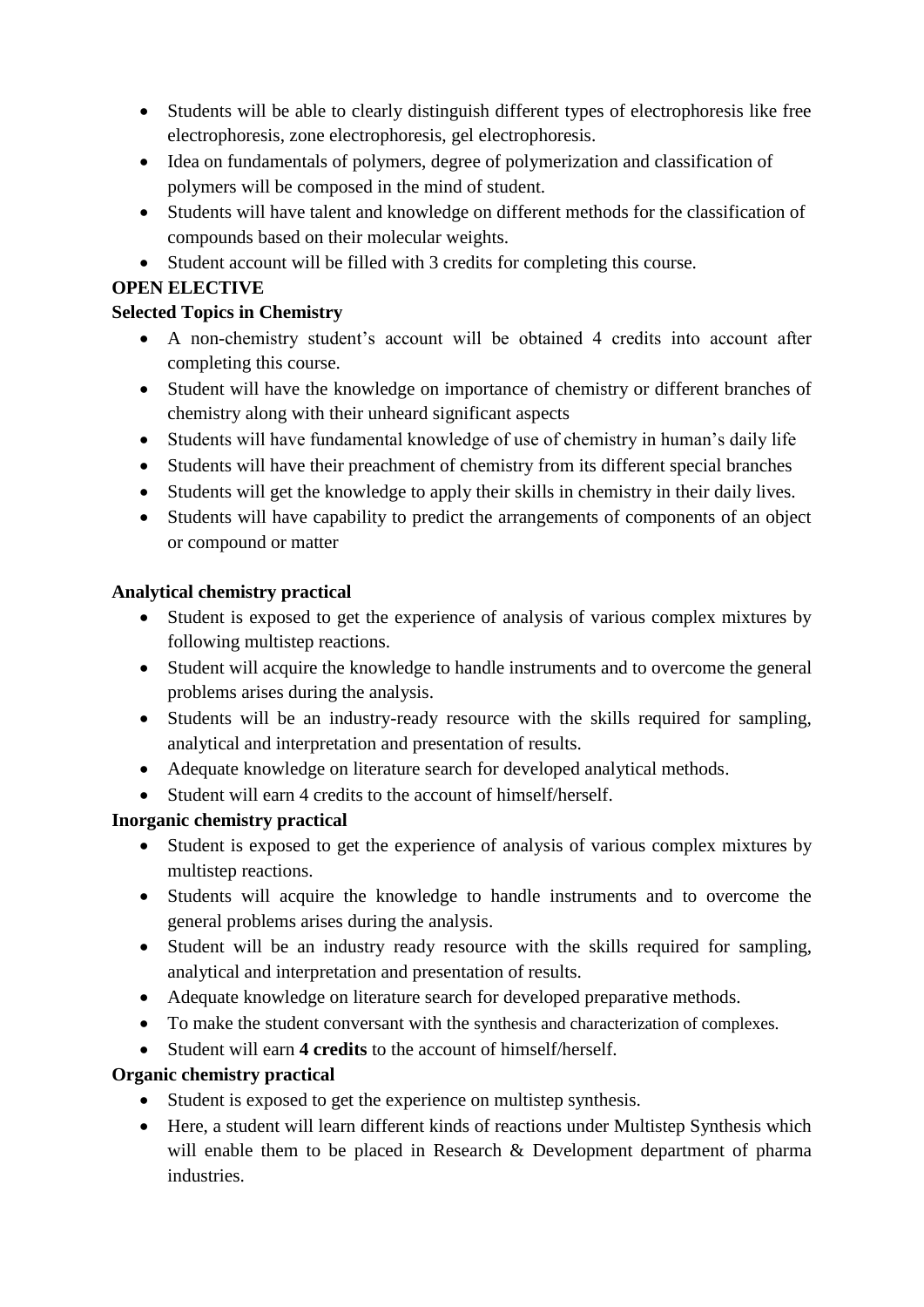- Students will have learnt isolation of natural products, their preliminary identification and separation.
- Students will acquire knowledge of the various estimations like sugars, enol content, ketones, nitro protein etc. which help them to be emerged as organic chemists.
- Student will earn 4 credits to the account.

### **Physical chemistry practical**

- Student will acquire the knowledge to handle instruments and to overcome the general problems arises during the analysis.
- Concepts of rate constants, energy of activation, order of the reaction and also thermodynamics parameters will become familiar in students mind.
- Students will have the knowledge to handle the instruments like UV-Visible Spectrophotometer, Potentiometer, pH meter etc.Which will be useful in future research work. or handling instruments in industries.
- Student will earn 4 credits to the account of himself/herself

## **IV Semester**

## **Bioinorganic chemistry:**

#### **Enriched with the knowledge of**

- Students will get knowledge on structural aspects various bio molecules and learn characteristic features of bioenergetics.
- Biochemistry of minerals & Vitamins & their importancebiological system
- Transport systems, electron transport complexes & redox enzymes

Student account will be filled with 3 credits for completing this course

# **Advanced Physical Chemistry**

## **Kinetics and Thermodynamics of Polymerization**

Student will be treated as enriched resource after the completion of this course with the following outcomes to himself or herself:

- Main topics that are discussed in this unit are copolymerization, conducting polymers, solid state chemistry, photophysical kinetics, photodegradation, hydrogen over voltage, oxygen overvoltage, corrosion etc
- Students will be able to differentiate between different types of overvoltage & different methods for the determination of molecular weight of the polymer.
- Brief explanation about conducting polymers
- A brief explanation of polymer degradation stability and environmental issues

## **Applied Analysis II**

Student will earn 2 credits after successful completion of this course. Besides the following are the outcomes a student is emerged with:

- Meaning, laws and techniques of chemical kinetics
- Importance of chemical kinetics in enzyme catalysed and non-enzyme catalysed reactions to the analysis of samples for quantification of analyte
- Knowledge on automated and automatic methods of analysis with choice on instrumental methods
- Clear distinction ability between conventional and radio-chemical methods
- Type of samples subjected to radio-chemical analysis and radioimmunoassay.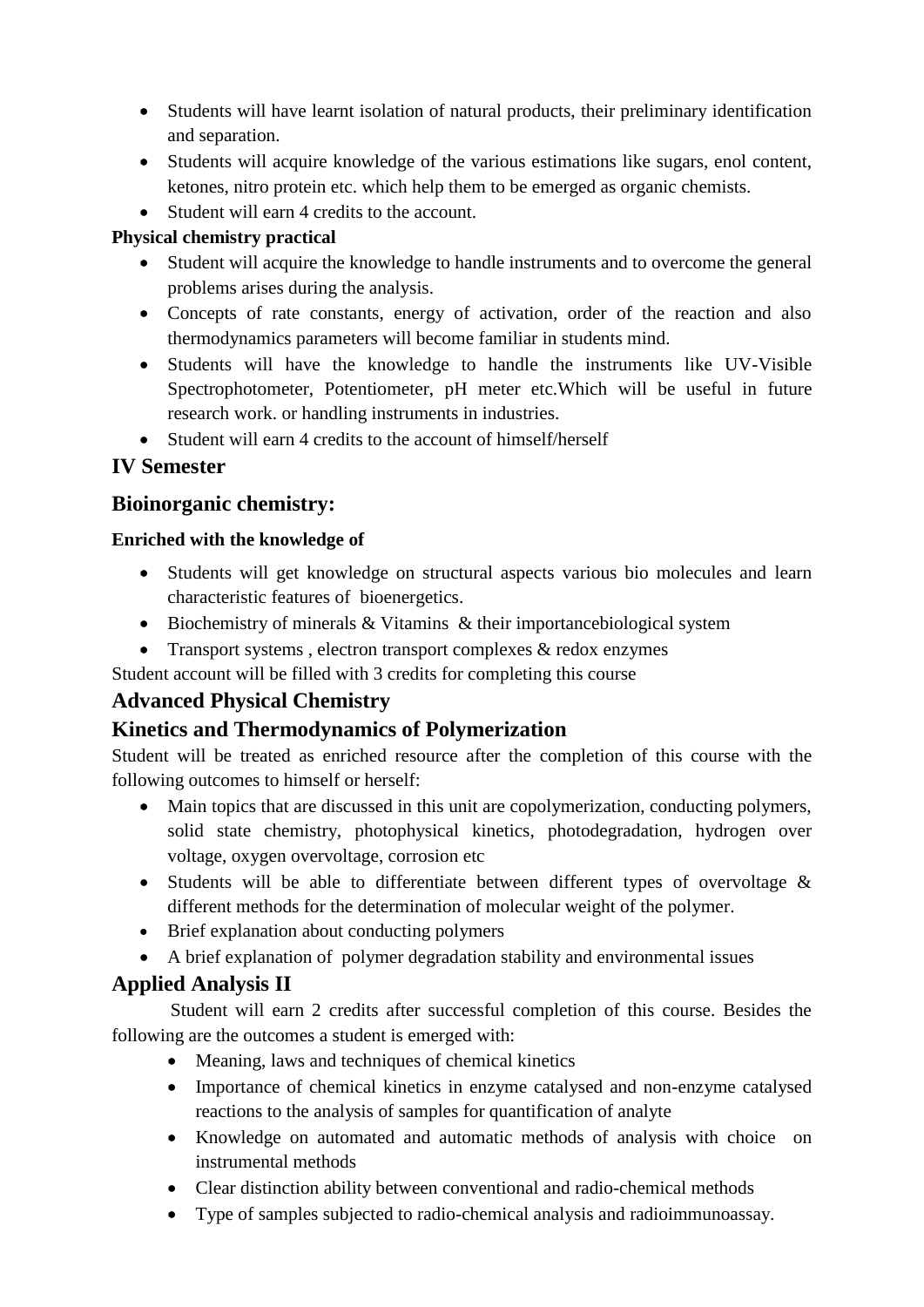# **Applied Analysis III**

Student will earn 2 credits after successful completion of this course. Besides the following are the outcomes a student is emerged with:

- Meaning, laws and techniques of chemical kinetics
- Importance of chemical kinetics in enzyme catalysed and non-enzyme catalysed reactions to the analysis of samples for quantification of analyte
- Knowledge on automated and automatic methods of analysis with choice on instrumental methods
- Learns to distinguish between conventional and radio-chemical methods
- Type of samples subjected to radio-chemical analysis and radioimmunoassay.

# **Solid State Chemistry and Chemistry of Nano Materials**

- Student will earn 2 credits after successful completion of this course. Besides the following are the outcomes a student is emerged with:
- Now a days nanotechnology is considered as an important branch in which many research is going on.
- Students will be educated about the fundamentals of nano materials and the methods by which nano particle is synthesised.
- Semiconductors, superconductors, X-ray crystallography are the important concepts that is learnt in this unit.
- After completing this course student will gain 2 credits into his/her account

## **Retrosynthesis and Organometallic Chemistry**

Student will be treated as enriched resource after the completion of this course with the following outcomes:

- Knowledge of protection and deprotection in organic synthesis.
- Acquisition of different named reactions which are highly useful for competitive exams and interviews.
- Students will be exposed to disconnection approach, their principles and terminologies.
- Students will be able to learn the retro synthesis of different complex organic molecules.
- This course will earn 2 credits into each student's account.

## **Biomolecules and Natural Products**

Student will earn 2 credits after successful completion of this course. Besides, the following are the outcomes a student is emerged with:

- Knowing amino acids, peptides, proteins: their structure, function and properties.
- Students will know the structural determination of the proteins which are called as energy of the body.
- Students will learn about the chemistry lying behind the heredity.

Students will also learn the nomenclature, classification and biological importance of other natural products like carbohydrates, lipids, terpenoids and steroids.

# **Dissertation or Project Work**

- Student will get earned with 4 credits after completion of this course.
- Student will be able to carry out literature survey on the problem to be solved